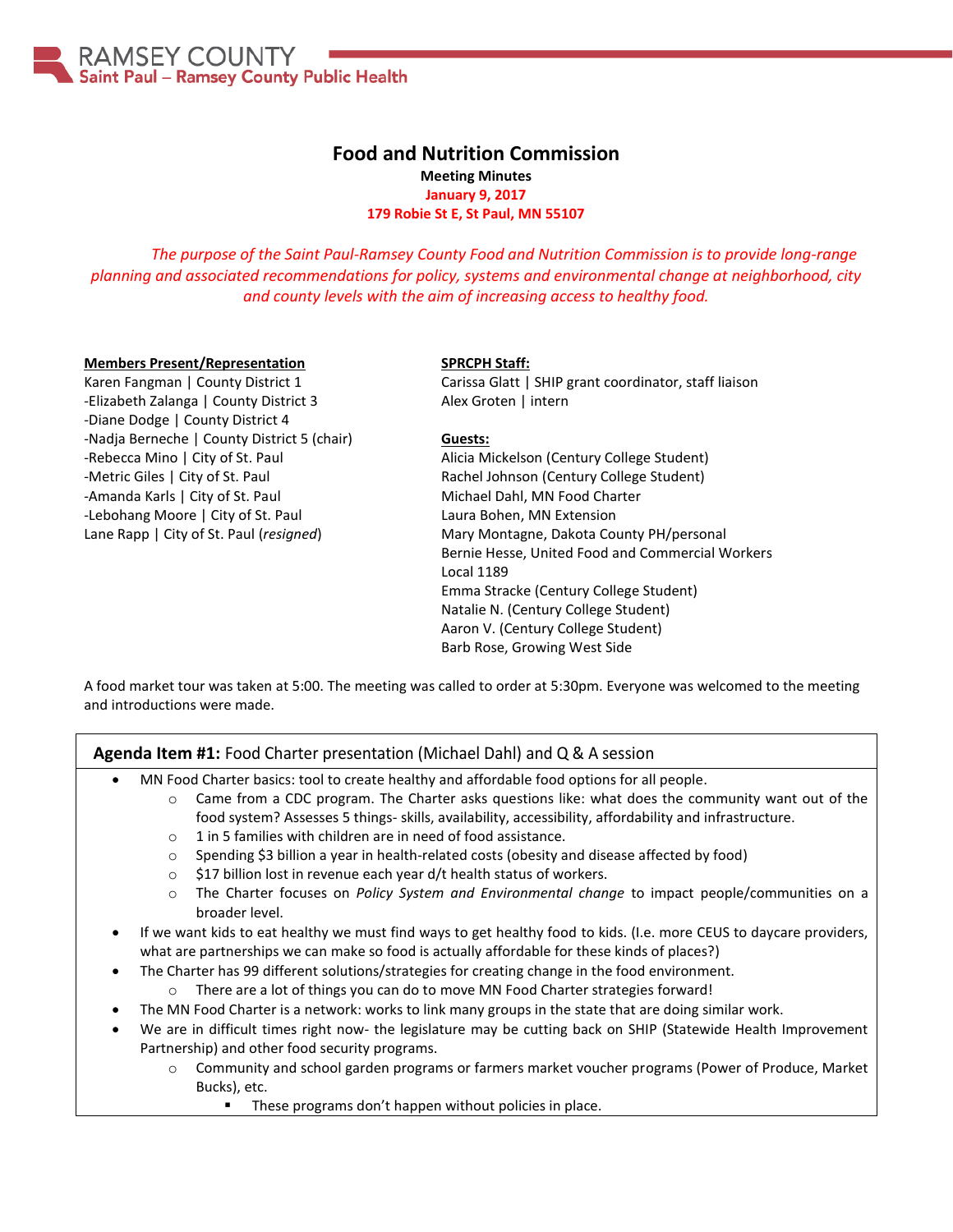SHIP is going to be in danger this legislative session- please take the time to let your reps know you care about the future of the MN Food Charter

- What would be something the FNC could tackle/focus on?
	- o Getting institutions to change their buying power (schools, hospitals, nursing homes, etc.)
	- o Ways to introduce kids to food at an early age.
- MI, IA, IL, New England area also have food charters (maybe 10 total in the country?) MN is leading the way.

## Action Items:

MSEY COUNTY

Saint Paul - Ramsey County Public Health

- If you're interested in the work of any of the action teams, please contact Michael Dahl: [dahl0032@umn.edu](mailto:dahl0032@umn.edu)
- Let your legislature know you'd like to be *their local expert* on food--- the FNC will support you if they contact you and you do not know the answer to their question.
- Monthly newsletter: summary of what each action group is doing: look for the sign up here <http://mnfoodcharter.com/>
- Day at the Hill (Hunger Solutions): if you're interested in lobbying as a private citizen check this event out- they will train you how to lobby and talk to the legislature. <http://www.hungersolutions.org/>

# **Action Item #2:** Asset mapping discussion

- Legislative session starting soon- asset mapping will be a tool to leverage networks and actions so we can collaborate. There is power in relationships.
- What is the "stuff' you can bring to the table to work towards common ground in food security?
	- o "who" and "what" you know
- Brainstorming discussion and lists created for External, Personal and Partner assets.

## Action Items:

Alex will compile worksheet information and brainstorming lists to create a master.

# **Agenda Item #3:** Updates and Announcements (all)

- School Garden conference coming up if you're interested in going: <http://www.arboretum.umn.edu/Schoolyards2017.aspx>
- Next Tuesday, January 17<sup>th</sup>, 4pm Executive Planning meeting (90 Plato Blvd). Please feel free to come, or call in if you'd like to join by phone.
- The FNC will have possible funding for facilitator to come in the coming months (early March/April) to set a timeline and goals for the next year.
- There are several openings for FNC members these new commissioners will hopefully be appointed soon.
- Lane has resigned as co-chair and as a commission member due to work conflicts—we are looking for a new co-chair!
	- $\circ$  We will draw straws by next meeting if no one volunteers- please talk to Nadja or Carissa with questions or concerns, and don't be overwhelmed!
- Carissa will be sending out an internal FNC member survey and an external partner survey questions to assess the status of the work of FNC, etc. It is anonymous and information will be used to help us succeed in our future goals.
- Ramsey County Solid Waste Master Plan is not out yet- but will be open for 90 days when they open it for comments.
- GIS mapping project: food shelf, WIC locations, community farmers markets, etc. We want everyone's input because there are locations people may know of that are not advertised on the internet.
- Homework: look at Food Code (large document, will be asking for public comments in the near future)